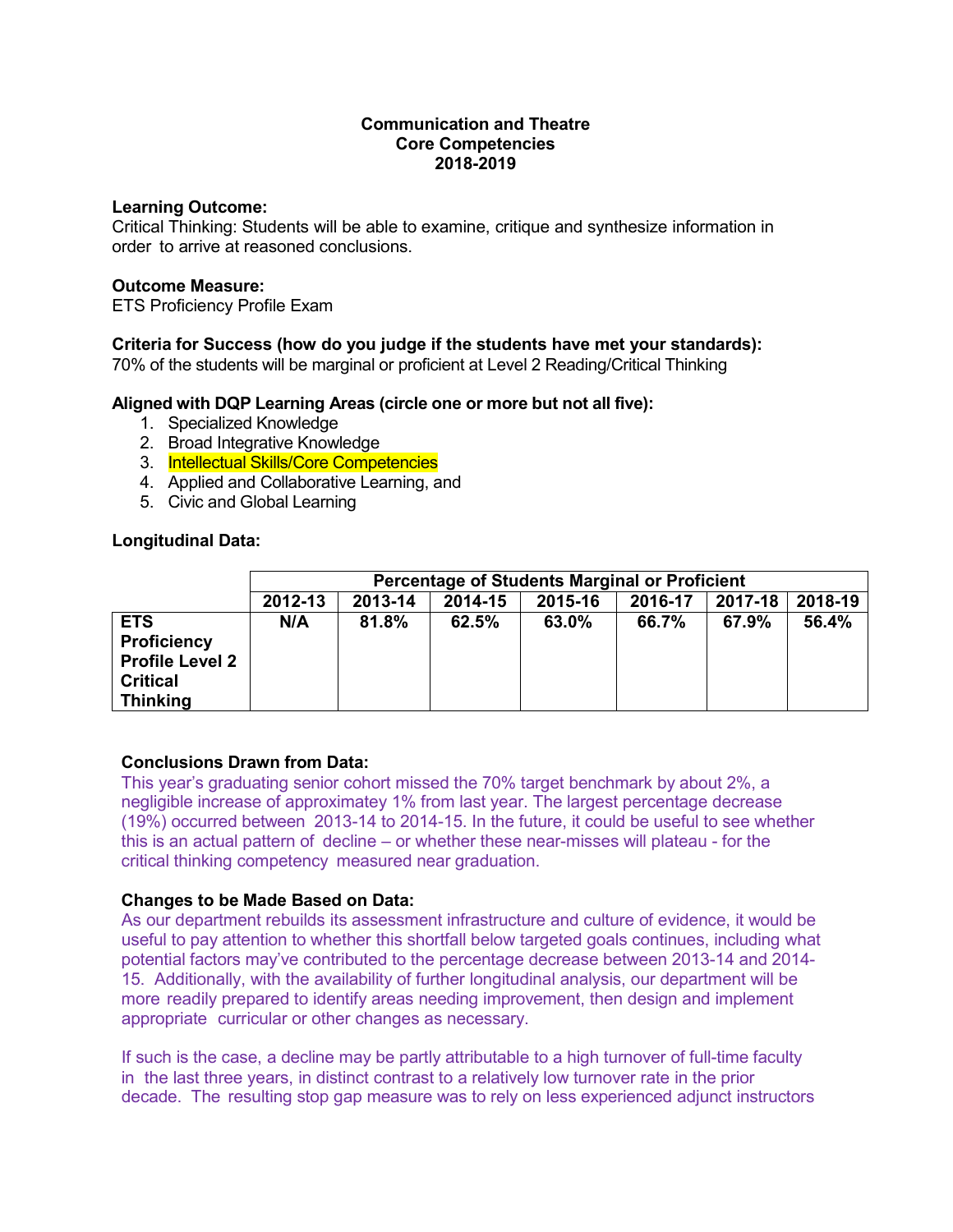while the department searched for several full-time replacements.

The department recently hired two quality full-time professors at the doctorate level, plus two new instructors who are in the part-time or super-adjunct level (teaching close to a full time load). These hires contribute more experience, enthusiasm, and commitment to the department. Additionally, the visiting professor (also holding a doctorate), who replaced two other full-timers, was upgraded to full-time status last year.

**Rubric Used:** No rubric. We use the ETS Proficiency Profile test results**.**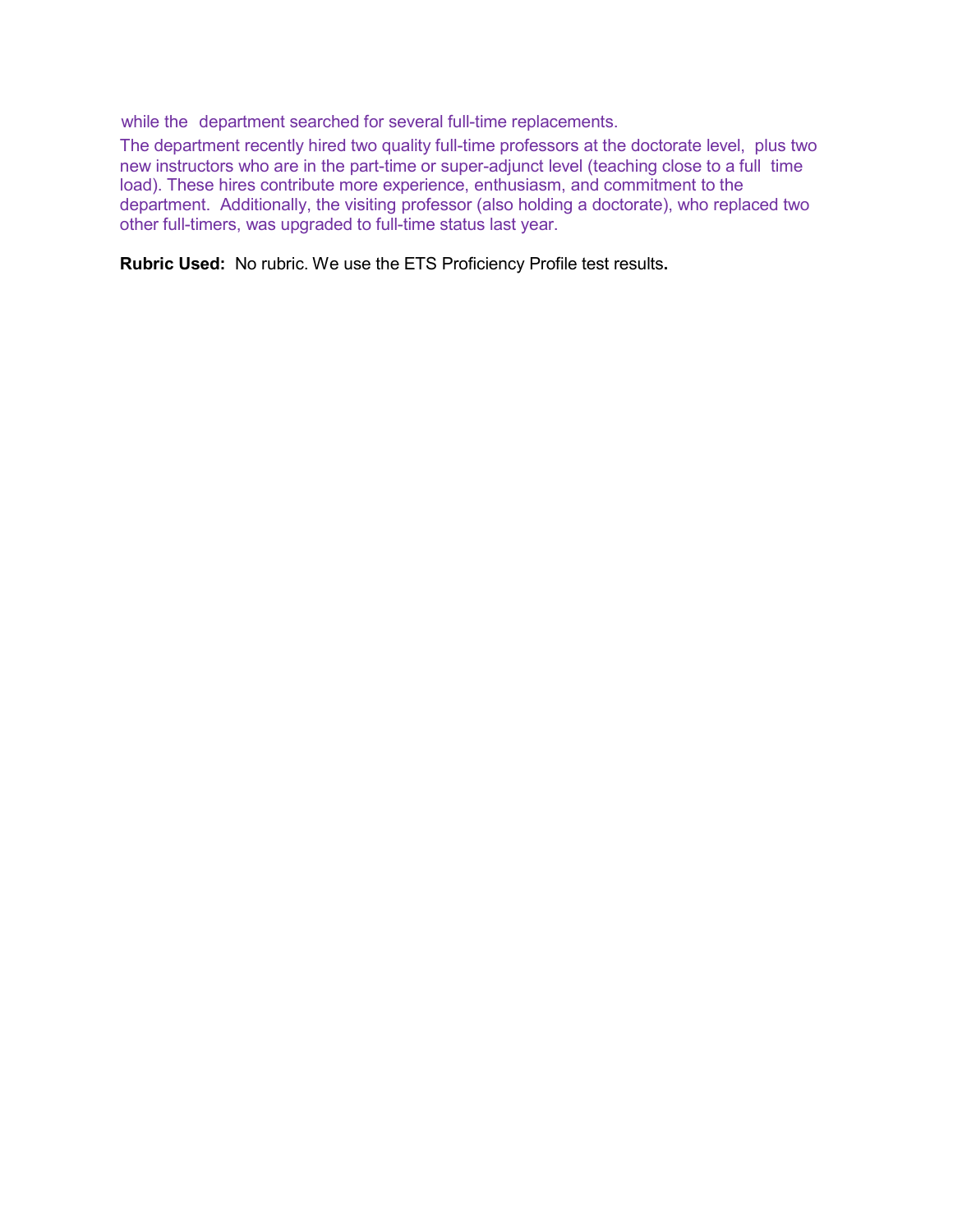### **Communication and Theatre Core Competencies 2018-2019**

#### **Learning Outcome:**

Written: Students will be able to effectively express ideas and information to others through written communication.

#### **Outcome Measure:**

ETS Proficiency Profile Exam

# **Criteria for Success (how do you judge if the students have met your standards):**

70% of the students will be marginal or proficient at Level 2 Writing

### **Aligned with DQP Learning Areas (circle one or more but not all five):**

- 1. Specialized Knowledge
- 2. Broad Integrative Knowledge
- 3.Intellectual Skills/Core Competencies
- 4. Applied and Collaborative Learning, and
- 5. Civic and Global Learning

### **Longitudinal Data:**

|                                                                       | <b>Percentage of Students Marginal or Proficient</b> |         |         |         |         |         |         |
|-----------------------------------------------------------------------|------------------------------------------------------|---------|---------|---------|---------|---------|---------|
|                                                                       | 2012-13                                              | 2013-14 | 2014-15 | 2015-16 | 2016-17 | 2017-18 | 2018-19 |
| <b>ETS</b><br><b>Proficiency</b><br><b>Profile Level 2</b><br>Writing | N/A                                                  | 81.8%   | 75.0%   | 67.4%   | 80.0%   | 71.4%   | 56.4%   |

### **Conclusions Drawn from Data:**

For academic year 2017-18 the Departments ETS Proficiency Profile Level 2 Writing continued to exceed the success criteria, but only by 1.4% in contrast to prior year, which exceeded the target by 80.0%. In the future, it will be helpful to pay careful attention to fluctuations in outcomes, even if they meet or exceed the success criteria.

### **Changes to be Made Based on Data:**

As the department rebuilds its assessment infrastructure and culture of evidence, it will be useful to ascertain the impact of contributing factors to this apparent decline then improvement in writing skills, including the effects of faculty turnover and other department changes, as discussed with regard to the prior outcome.

It might also be useful to triangulate ETS PP data with PLO evidence related to writing skills to ascertain whether missing the 70% benchmark is consistent across the department's senior cohorts in various majors, and/or whether the type of measure (examination vs. research paper, for instance) might affect the demonstration of proficiency with regard to this outcome. But the good news is that the Department has shown significant improvement in this area, and exceeds the 70% target threshold that had been missed in prior years.

**Rubric Used:** No rubric. We use the ETS Proficiency Profile test results.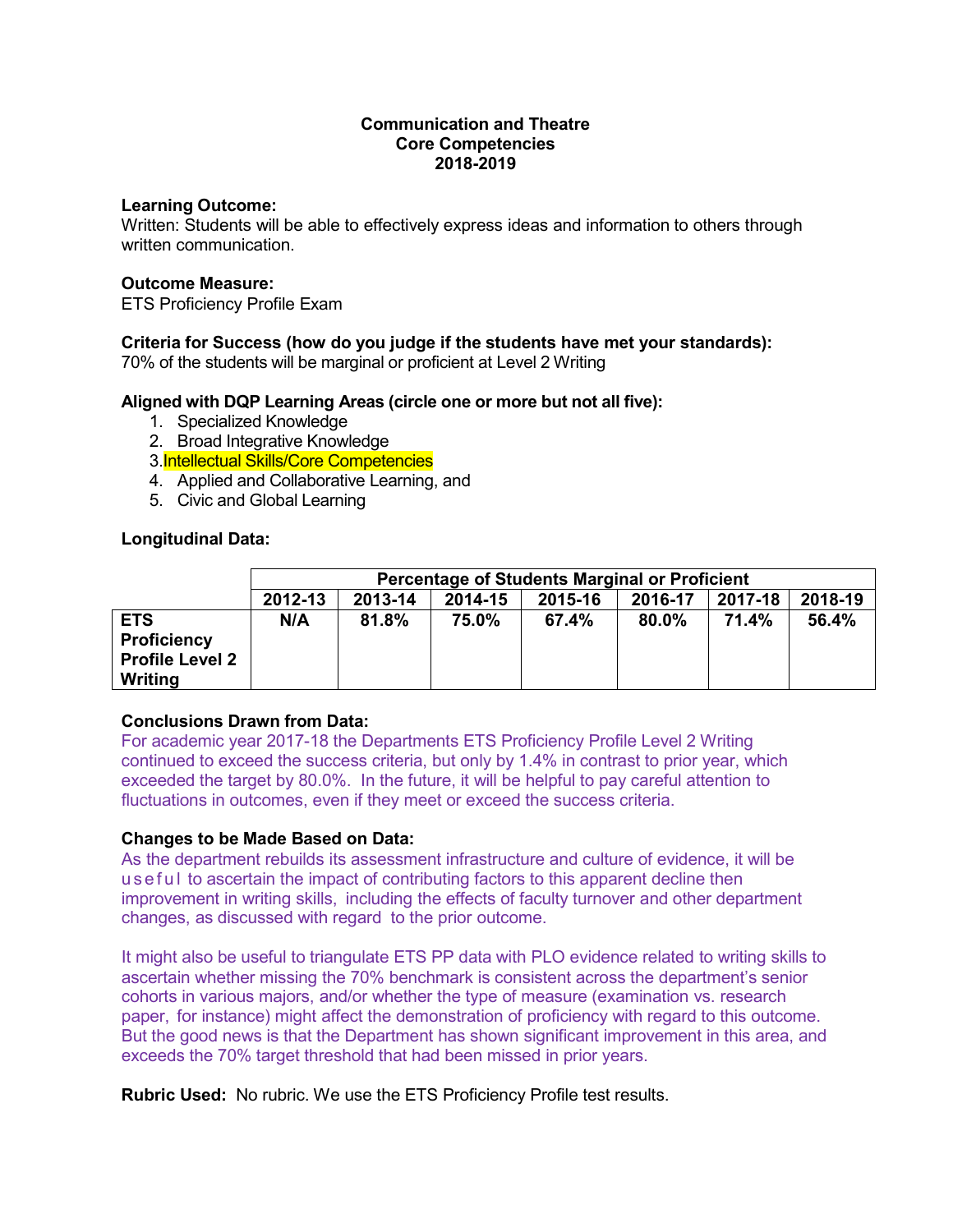### **Communication and Theatre Core Competencies 2018-2019**

#### **Learning Outcome:**

Quantitative Reasoning: Students will be able to solve problems that are quantitative in nature.

#### **Outcome Measure:**

ETS Proficiency Profile Exam

#### **Criteria for Success (how do you judge if the students have met your standards):**

70% of the students will be marginal or proficient at Level 2 Mathematics

### **Aligned with DQP Learning Areas (circle one or more but not all five):**

- 1. Specialized Knowledge
- 2. Broad Integrative Knowledge
- 3. Intellectual Skills/Core Competencies
- 4. Applied and Collaborative Learning, and
- 5. Civic and Global Learning

#### **Longitudinal Data:**

|                                                                    | <b>Percentage of Students Marginal or Proficient</b> |         |         |         |         |         |         |
|--------------------------------------------------------------------|------------------------------------------------------|---------|---------|---------|---------|---------|---------|
|                                                                    | 2012-13                                              | 2013-14 | 2014-15 | 2015-16 | 2016-17 | 2017-18 | 2018-19 |
| <b>ETS</b><br><b>Proficiency</b><br><b>Profile Level 2</b><br>Math | N/A                                                  | 63.6%   | 75.5%   | 63.0%   | 66.7%   | 60.7%   | 48.7%   |

### **Conclusions Drawn from Data:**

This year's senior cohort missed the target benchmark by about 10%. Over the past several years, however, an obvious pattern of either improvement or decline is not evident: an increase of 11% occurred between 2013-14 and 2014-15, whereas a decrease of 11% occurred between 2014-15 to 2014-16. And most recently an increase of approximately 4% occurred for 2016-17, falling just short of the targeted goal of 70% proficiency. It is also hard to pinpoint a significant cause effect relationship to mathematical skills development in a department largely devoid of instruction in math properties or relationships.

### **Changes to be Made Based on Data:**

Most of the courses offered in our department are of a qualitative nature and do not deal with quantitative matters, except for those few courses offering coverage in statistical research methods and measures, many of which are not required of all departmental students since the skills discussed are not viewed as essential for the proper mastery of targeted learning objectives. Because the curriculum in the department is particularly strong in the applied humanities rather than quantitative skills, one might expect weaker outcomes for this particular competency, in contrast to the written and oral communication competencies, for instance.

However, the senior cohort exceeded the 70% benchmark by 5% in 2014-15, then dropped to 64% in 2015-16, improving to nearly 67% in 2016-17. As the department rebuilds its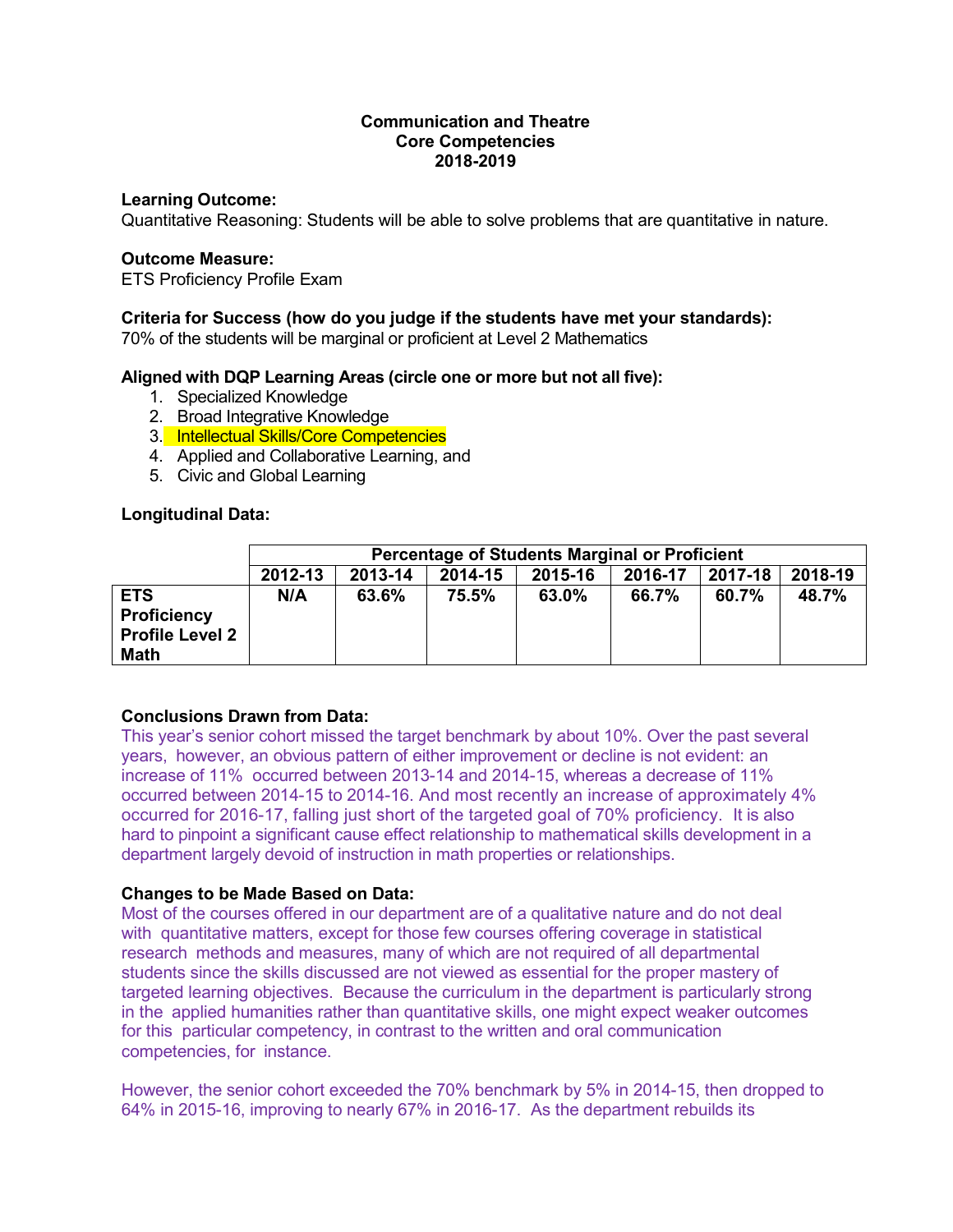assessment infrastructure and culture of evidence, it will be useful to ascertain whether the quantitative reasoning competency improves. Additionally, the department's quantitative courses are being taught by newly hired full time employees, who show much promise and strong instruction assessments by students, peers and the Chair. Given a chance to master their new teaching assignments and redesign their courses, there will hopefully be improved results in this content mastery area as well.

Overall, to enhance quantitative reasoning outcomes in Communication seniors, one potential change mentioned to rely upon a course in statistics for non-math majors offered by the Math Department, as we understand that some other departments are planning to do so. Of course, this is all preliminary to departmental analysis, and it should be noted that our department does not incorporate quantitative course work as part of its program learning outcomes, so these findings are considered less urgent in the context of our programming than in other academic units.

#### **Rubric Used**

No rubric. We use the ETS Proficiency Profile test results.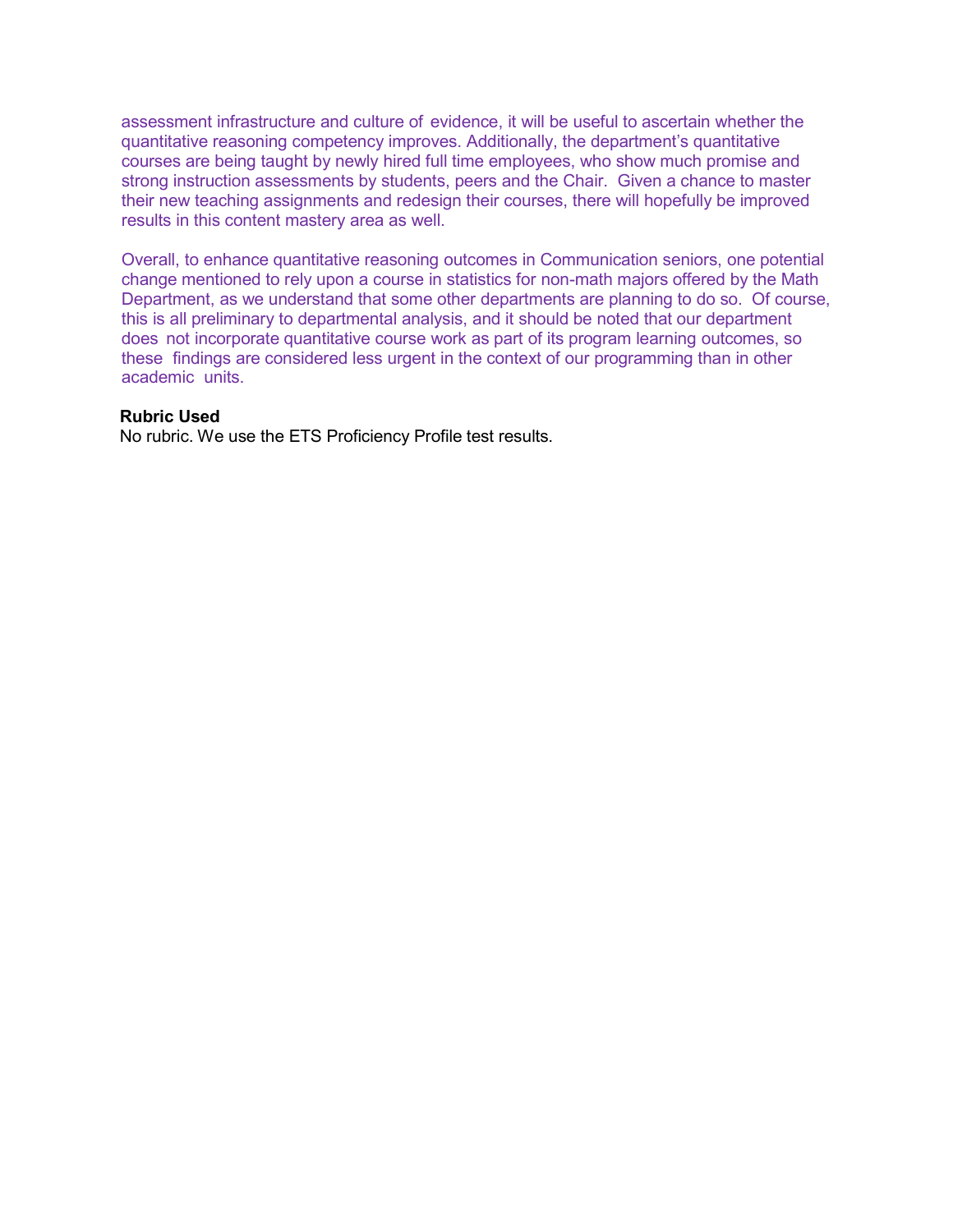## **Communication and Theatre Core Competencies Spring 2019**

### **Learning Outcome:**

Oral Communication: Student will be able to speak about their work with precision, clarity and organization.

### **Outcome Measure:** COM 485 Oral Exam

*The WSCUC Core Competencies are assessed in COM 485 Communications, Value, and Society. Instructor of record: Professor Wally Williams.*

**Criteria for Success (if applicable):** 70% of students will score 80% or above on exam

## **Aligned with DQP Learning Areas (circle one or more but not all five):**

- 1. Specialized Knowledge
- 2. Broad Integrative Knowledge
- 3. Intellectual Skills/Core Competencies
- 4. Applied and Collaborative Learning, and
- 5. Civic and Global Learning

### **Longitudinal Data:**

|                  | <b>Percentage of Students Meeting or Exceeding Success Critera</b>           |         |          |     |          |  |  |
|------------------|------------------------------------------------------------------------------|---------|----------|-----|----------|--|--|
|                  | <b>SP 18</b><br><b>SP 19</b><br><b>SP 17</b><br><b>SU 18</b><br><b>SU 17</b> |         |          |     |          |  |  |
|                  | $N = 16$                                                                     | $N = 6$ | $N = 15$ | N/A | $N = 33$ |  |  |
| <b>Com 485</b>   | 93.8%                                                                        | 66.7%   | 80.0%    | N/A | 72.7%    |  |  |
| <b>Oral Exam</b> |                                                                              |         |          |     |          |  |  |

### **Conclusions Drawn from Data:**

This year's percentage of students exceeds the 70% threshold based on the Oral Exam for COM 485, a senior capstone course covering values and communication in society populated primarily by the department's seniors.

### **Changes to be Made Based on Data:**

No changes. Continue to collect data.

**Rubric Used:** No rubric used.